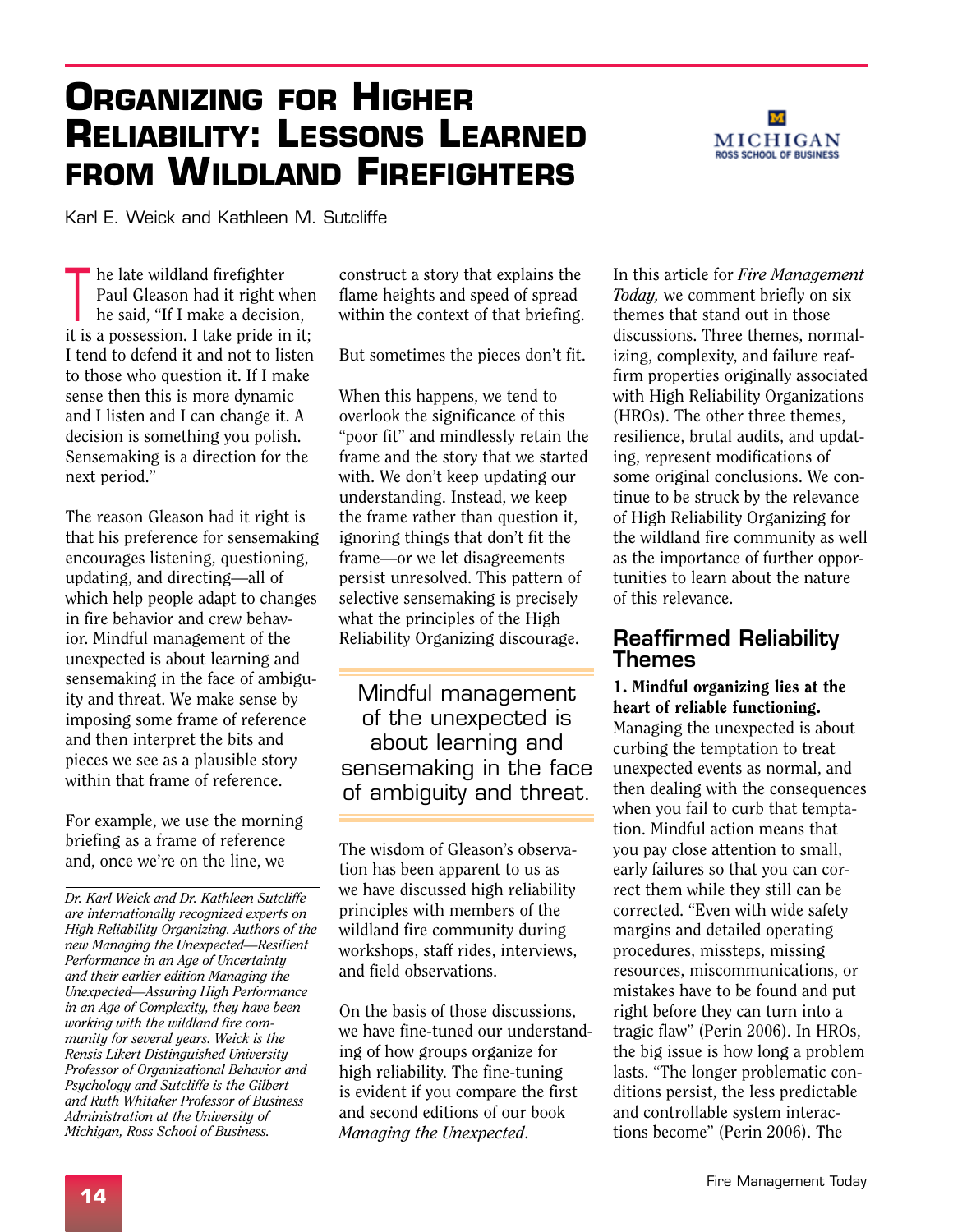earlier you catch a discrepancy, the more options you have to deal with it. But the earlier you try to catch an error, the harder it is to spot it.

HROs are not error-free, but errors don't disable them. HROs don't necessarily discover discrepancies more quickly, but when they do spot discrepancies, they understand their meaning more fully and can deal with them with greater confidence. These capabilities seem to be enhanced when people create practices and ways of working that:

- Track small failures.
- Resist oversimplification,
- Remain sensitive to operations,
- Maintain capabilities for resilience, and
- Take advantage of shifting locations of expertise.

Specifically, when people follow these five principles of mindful organizing, they weaken tendencies to:

- • Look solely for confirmation of their hunches,
- Develop tunnel vision under pressure,
- Misunderstand and misestimate the complexity of events,
- Treat unexpected deviations as normal,
- Blame others for errors,
- Discount worst case scenarios. and
- Underestimate the rate of change.

If these tendencies go unchecked they can lead to unreliable performance, escaped fires, injuries, and fatalities. Efforts to reverse these tendencies are much harder than they look. They're hard because—to organize mindfully—you have to forgo the "pleasures" of attending to success, simplifying, planning,

following checklists, and pushing decisions up the chain-of-command.

2. Complexity is inherent in reliable organizing. Wildland fires of any type are complex events. As the Cerro Grande Board of Inquiry said, "Because of the potential for unintended consequences, prescribed fire is one of the highest risk activities land management agencies undertake. Contingency planning, which includes identifying necessary resources should a planned ignition exceed prescription parameters, is an essential component of a burn plan" (National Park Service 2000). To deal with this complexity, HROs are guided by a reluctance to simplify views of the world. They hesitate to live by generalizations and generic categories because they know that it takes a complex mental picture to register a complex event. They work hard to complicate their views in order to register differences between present situations and past experience more fully.

When you organize, you simplify. But you don't need to simplify casually, habitually, or instantly. You can be more deliberate in your choices of what to simplify. To be more deliberate means to be more thorough in articulating mistakes that you don't want to make. In the case of prescribed burns, one mistake you don't want to make is to misjudge the complexity of the burn. As the Cerro Grande Board of Inquiry noted, there are strong

The pattern of selective sensemaking is precisely what HRO principles discourage.

links among complexity ratings, resources deployed and on standby, and having contingency plans. If simplifications lead to misspecification of any one of those elements, brutal audits are likely.

Here is an example of a misspecification in the making. A fire manager talking about a soaring quota for acres to be burned said, "I know what complexity I want to get when I write my burn plans because I know how many acres I have to burn." Lower rated complexity means more acres burned, but it also means more vulnerability if those ratings ignore on-the-ground conditions.

Complexity is not a problem unique to the world of firefighting. Everyone makes assumptions about how complex a project will be, what resources are needed to complete the project, and how to avoid entrapment. Those assumptions can be rough or nuanced. Resilience lies in the direction of nuance.

3. Preoccupation with failure equals preoccupation with learn-

ing. Preoccupation with failure, the first HRO principle, captures the need for continuous attention to details by detecting small discrepancies that could be symptoms of larger problems in a system. HROs watch for early warning signals because they know that they have neither experienced all ways in which a system can fail nor have they imagined and deduced all possible modes of failure. This first principle tends to be the one that firefighters find most objectionable. When they hear this guideline, firefighters think that they are being encouraged to find fault with other people, ignore their successes,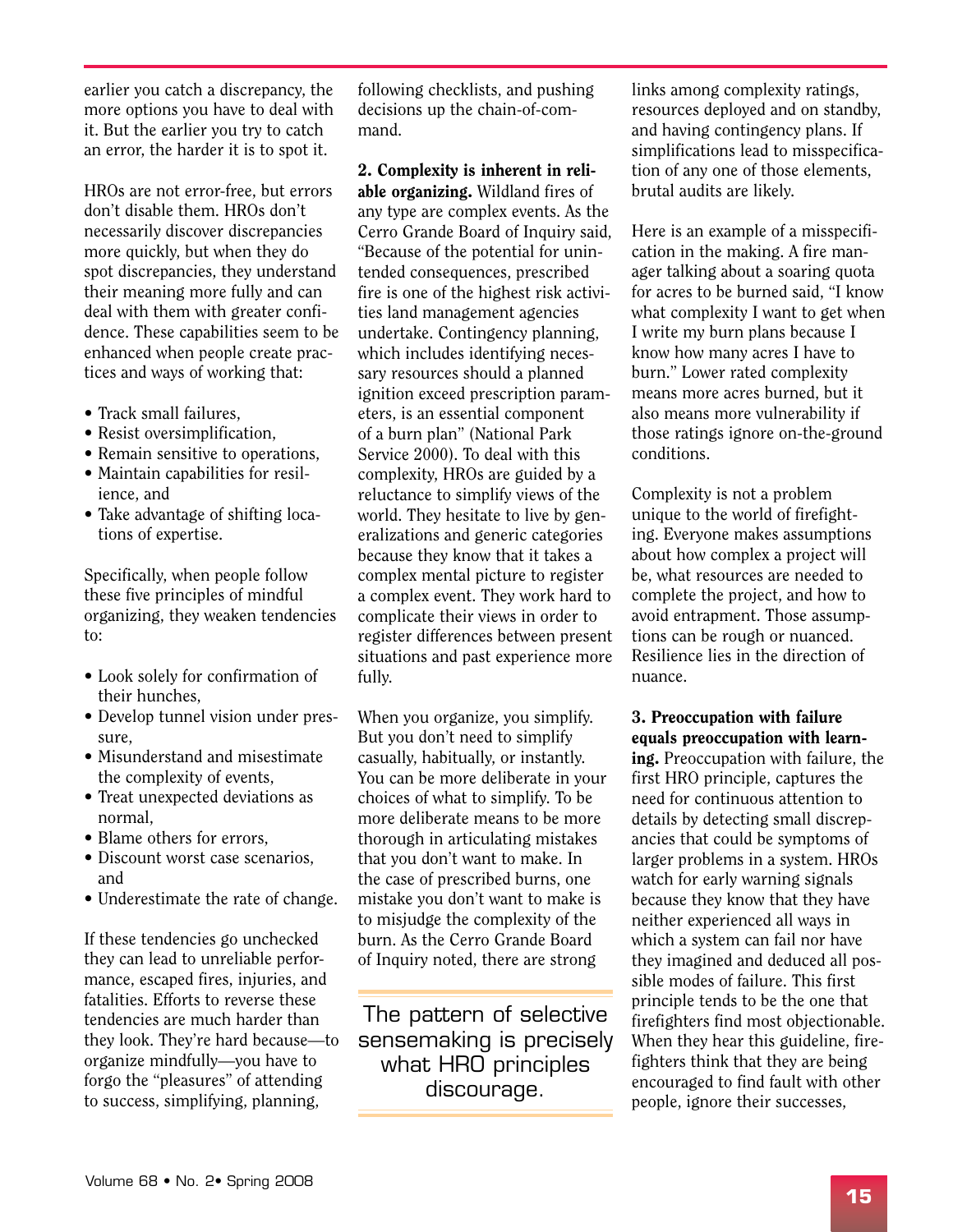search for bad news, or become vulnerable to career setbacks when they admit screw-ups.

Firefighters also worry about the amount of effort it takes to look for failure day in and day out. As one firefighter put it, "If every day we have to assume that we've missed something, then it is a real struggle to think that way." Objections such as these miss some important points.

First, reliable performance is defined relative to failure.

Reliability refers to "what one can count on not to fail while doing what is expected of it." The role of failure in reliable performance can be specified by three questions:

- What do people count on?
- What do people expect from the things they count on?
- In what ways can the things people count on fail?

The answers to these three questions provide clues about what it is that could go wrong and what it is that you don't want to go wrong. The key word in all three questions is what one can count on, not who.

Reliable performance is a system issue, not an individual issue. Failures are connected. Small early failures steer subsequent events toward outcomes that no one expected.

HROs are preoccupied with failure in three ways. First, they detect

small emerging failures because these might be clues to additional failures elsewhere in the system. Second, HROs anticipate and specify significant mistakes that they don't want to make. In both cases, the preoccupation is warranted because the chain of events that produce failures can wind deep into the organization and be hard to spot. It takes more than attentiveness to what is going well if you want to stay on top of the complexity.

Third, a group's knowledge of a situation, environment, and the group itself is incomplete. HROs recognize failure based on the existence of those knowledge gaps.

Those who object to a preoccupation with failure often are acting in ways that exemplify this principle.

Consider these actions described by fire managers:

- "After I get briefed on Lookouts, Communications, Escape Routes, and Safety Zones (LCES), I go walk the escape route for myself, time the walk, and examine the size of the safety zone."
- "We work hard to describe the worst case scenario, watch for signs that it is beginning to happen, and hope for the best."
- "We need to think about what could go wrong when we move into that area with all of those trees blown down."
- "If we cross this draw, do you know how many 10 and 18 we break?"

The wisdom of Paul Gleason's observation was apparent as we discussed HRO principles with members of the wildland fire community.

• "Didn't we just learn something" from those fatalities at South Canyon?"

In each of these cases, people are paying attention to two things: small, early clues that something is not right and the potential mistakes that they don't want to make.

Paying attention to the mistakes you don't want to make is a hallmark of high reliability. In fact, research shows that the major determinant of reliability in an organization is not that it values reliability or safety more than other organizational values, but that it strongly disapproves of incorrectly specifying, misestimating, and misunderstanding.

Saying "Be safe" is not enough. When more members of an organization care about incorrectly specifying, misestimating, and misunderstanding, the organization can attain higher reliability (Schulman 2004).

## Modified Reliability Themes

#### Mindful Organizing Requires Resilient Performance

In the first edition of *Managing the Unexpected*, the subtitle reads *Assured Performance in an Age of Complexity*. In the second edition, the subtitle has been changed to *Resilient Performance in an Age of Uncertainty*. Why the change from "assured" to "resilient" and from "complexity" to "uncertainty?"

Think about the following statement: "A safety zone is just a hypothesis." That statement means that however reassuring a LCES structure might be, it still has uncertainties and requires adjustments, improvisation, and resilience to provide the protection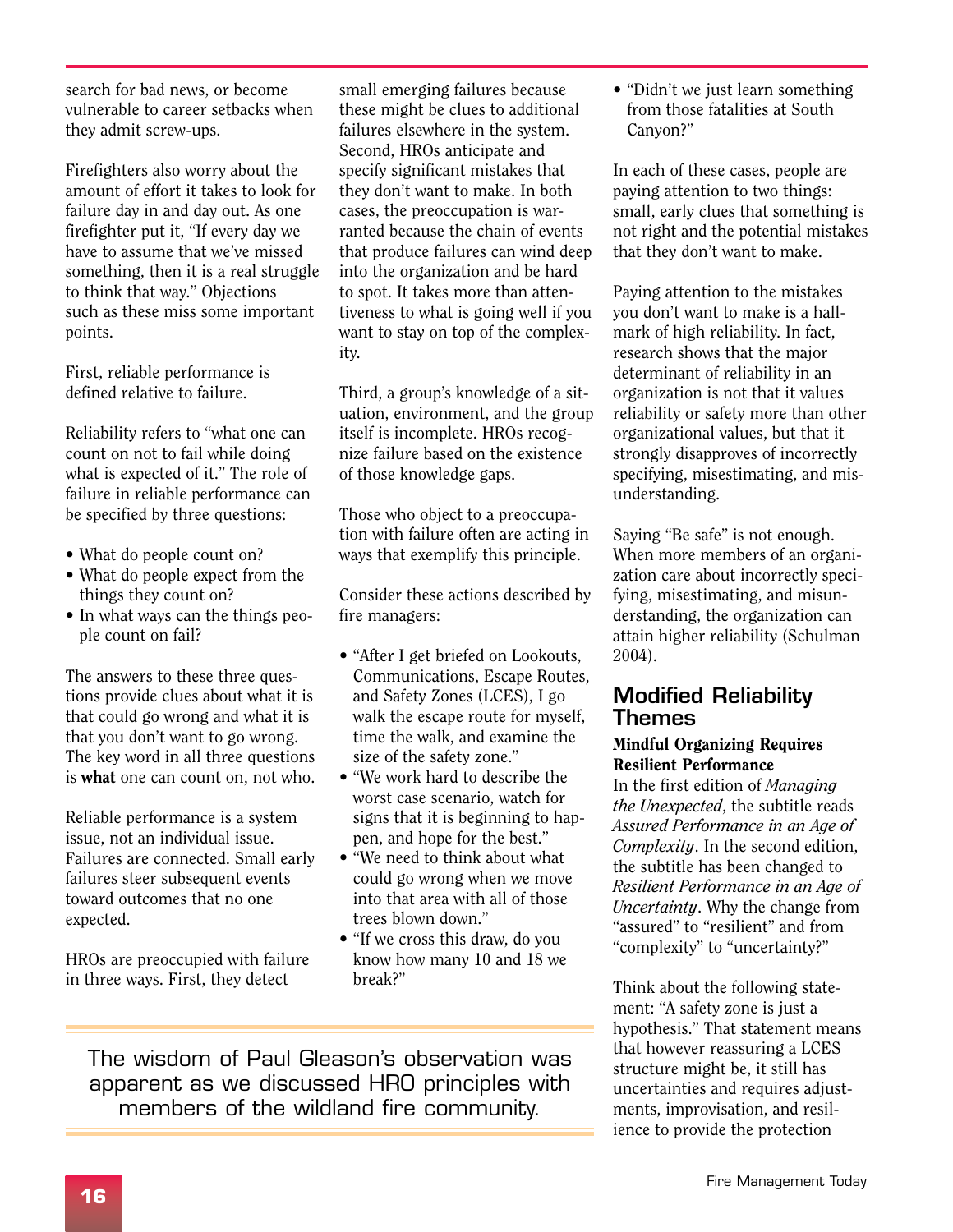Managing the unexpected is about curbing the temptation to treat unexpected events as normal, and then dealing with the consequences when you fail to curb that temptation.

expected. In an age of uncertainty, it's hard to anticipate specifics and prepare for them. Therefore, you need generalized resources. As crewleaders often say, "be prepared for anything."

In any setting where people strive for higher reliability, they never achieve perfection. That's because "human fallibility is like gravity, weather, and terrain—just another foreseeable hazard" (Wildavsky 1991). If errors are inevitable, managers need to be just as concerned with the cure as they are with prevention. To be resilient is to be aware of errors that have already occurred and to correct them before they worsen and cause more serious harm. When you manage the unexpected, you're playing catch up by facing something that has happened but was not anticipated.

Despite the best-laid plans, unexpected events often force organizations to be reactive rather than proactive. Resilient reacting occurs when a system stretches and then returns to something resembling its former shape. Resilience involves the ability to:

- Absorb strain and preserve functioning despite the presence of adversity;
- Recover or bounce back from

disruptive events—as the system becomes better able to absorb a surprise and stretch rather than collapse, the "brutality" of an audit decreases; and

• Learn and grow from episodes of resilient action.

These adjustments are possible because of large and varied response repertoires, competence in reassembling existing practices into new combinations, intense sharing of information, and a welldeveloped ability to maintain emotional control during chaos.

Although people prefer to anticipate trouble and plan their defenses in advance, it's difficult when there is uncertainty. As Aaron Wildavsky explains, "Where risks are highly predictable and verifiable, and remedies are relatively safe, anticipation makes sense; most vaccines fit this criterion of efficient anticipation. Where risks are highly uncertain and speculative, and remedies do harm, however, resilience makes more sense because we cannot know which possible risks will actually become manifest" (1991).

When managers face uncertainty, their goals are to lower the magnitude of the disruption by catching it early and speed up the resumption of the activity that was underway before the disruption.

#### Brutal Audits: An Enduring Threat

In the first edition of M*anaging the Unexpected*, just two pages before the end of the book, we included Pat Lagadec's description of a brutal audit that reads, "The ability to deal with a crisis situation is largely dependent on the structures that have been developed before chaos arrives. The event can in some ways be considered as an abrupt and brutal audit: at a moment's notice,

everything that was left unprepared becomes a complex problem, and every weakness comes rushing to the forefront" (Lagadec 1993).

In the ensuing years, we have come to see the idea of a brutal audit as a central factor in resilient performance. In the revised edition, the very first sentence reads, "Unexpected events often audit our resilience."

Brutal audits are common in wildland firefighting. An entrapment is an example of a brutal audit, as are lousy briefings, poor maps, dated weather forecasts, inexperienced managers, etc. When entrapment and other events occur, people under pressure often fall back on old habits and routines (selfinterest, familiar roles, overlearned personal tendencies, and flight) that are less suited to the current circumstances. Doing so can make a situation worse.

When people are put under pressure, they tend to act like they did in their previous role. For example, recently promoted crewleaders revert to squad boss behavior. The reason this principle has become more crucial is that with more shuffling of personnel among crews, more temporary assignments, more training compressed into less time, and more regulations to keep track of there is less complete learning of newer skills and less time spent building close ties. The result is a weakened team with much left unprepared. Under pressure, when it is important to see clearly what is happening, alertness falters and small errors become large.

Brutal audits are a harsh reminder that safe functioning is not bankable (Shulman 1993). Just because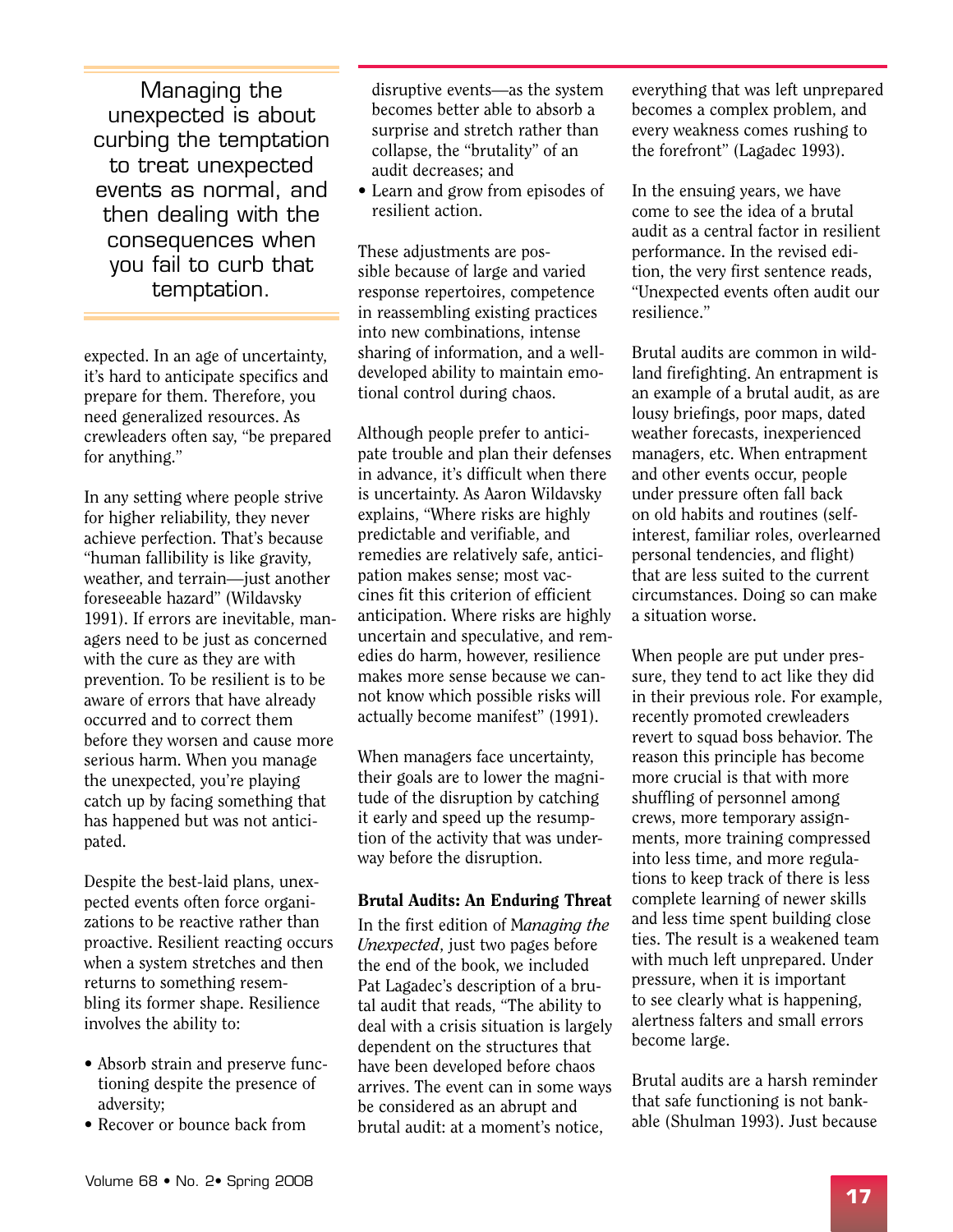an incident management team or crew were able to hold it together yesterday doesn't mean that they'll hold it together today. Teams have to work on strengthening their coordination, communication, and trust every day. They never solve the problems of reliability and resilience once and for all. Instead, they have to train for safe functioning, practice it, build it into their practices, and overlearn those practices.

#### Continuous Updating To Reduce **Uncertainty**

Mindful organizing is sensitive to impermanence and change. Failing to register ongoing variation and change is a symptom that alertness is waning. This is one reason why blind adherence to plans is dangerous.

To see how updating can reduce uncertainty, consider how managers dealt with the Hawkins wildland use fire in the Dixie National Forest (Keller and Fay 2005). This fire burned more than 35,000 acres (14,000 ha) and threatened the town of Enterprise in southern Utah.

Fire agencies and local ranchers had been meeting for years to discuss concerns about the area's overgrown vegetation and had agreed to conduct a prescribed burn. Before fire managers could light the planned fire, nature did it for them. When a series of lightning strikes started several small wildland fires in late July 2004,

Paying attention to mistakes that you don't want to make is a key hallmark of high reliability.

12 miles (22 km) southwest of Enterprise, fire managers decided to manage two of these ignitions as wildland fire use (WFU) events.

As then-Dixie National Forest fire management officer Brett Fay recalls, "We expected the fire would burn around 7,000 acres (2,800 ha); we didn't expect it would get so big." They also didn't expect that the fire would uncharacteristically change direction multiple times, grow so fast, cross a dirt road boundary, or generate so much smoke that the town's residents would need to be evacuated. Nor did they expect that the (suppression) water source that they had counted on would be unavailable.

Surprises kept cropping up, but every time a new surprise surfaced, managers updated their understanding of events. They weren't afraid to ask for help or admit that they were in trouble. As a result, on the third fire day, after 12,500 acres (4,800 ha) had burned, the Hawkins

People should train for safe functioning, then practice and perform it—essentially, over learning those practices.

WFU was declared a suppression fire. After the decision was made, Patti Koppenol, the Intermountain Region's deputy regional fire director, claims she "heard a collective sigh of relief as though people thought we had finally come to our senses."

Contrast this pattern of continuous updating with the less frequent updating at the Cerro Grande prescribed burn, which resulted in \$1 billion of damage in May 2000. The crew that lit the fire expected that their burn plan was doable and met objectives, that the fire itself would be of low to moderate complexity, that they had a capable crew and resources, that the dispatch system



*Karl Weick and Kathleen Sutcliffe on the Cerro Grande Staff Ride during the first Managing the Unexpected Workshop held in Santa Fe, NM. Photo: Tom Iraci, Forest Service, 2004.*